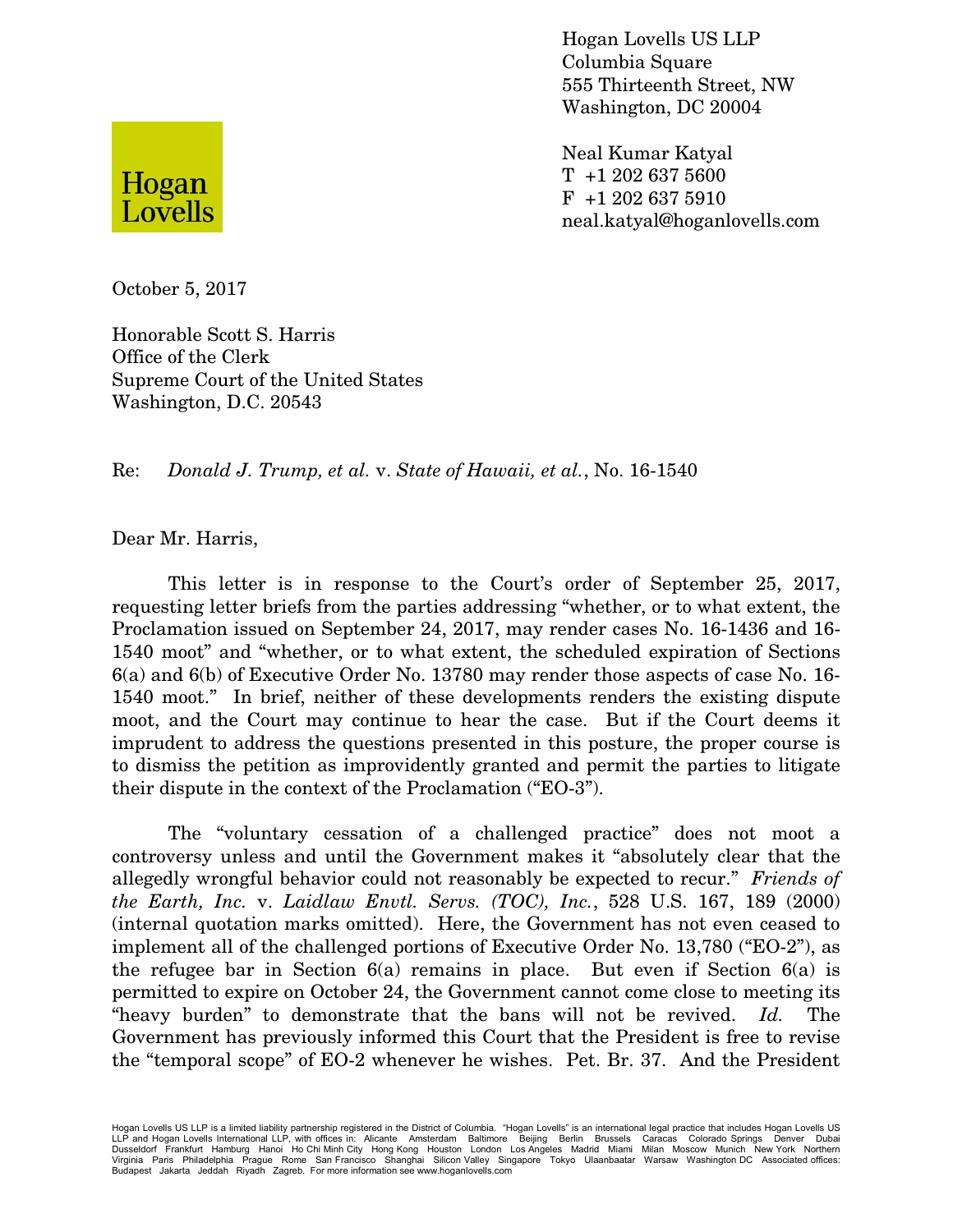himself has expressed his desire to return to a "much tougher version" of the bans.<sup>1</sup> Indeed, by issuing EO-3, he has *already* reinstated many of the exclusions imposed by Section 2(c) of EO-2. The controversy therefore is not moot, and the Court can and should review the existing challenge to EO-2.

Nonetheless, if the Court determines that it is not prudent to resolve the important questions presented in this posture, the writ of certiorari should be dismissed as improvidently granted. The Court has often taken this course where the statute or order under review is altered during the pendency of the case. And because challenges to EO-3 are already underway in the lower courts, the Court will soon have another opportunity to determine the legality of the President's actions in the context of the new order.

No matter which course it takes, this Court should not vacate the decisions below. Because the case is not moot, there is no justification for vacatur. And even if this Court were to conclude that the case is moot, vacatur would be inappropriate. Any mootness would be entirely the consequence of the Government's voluntary actions—in managing the timing of the bans, in declining to seek a swift hearing on the merits, and in rebottling its old ban in a new order. It would be profoundly inequitable to permit the Government to use these maneuvers to obtain the very relief it sought on the merits: vacatur of the injunctions.

## I. THIS CASE IS NOT MOOT AND THE COURT SHOULD HEAR THE CASE ON THE MERITS.

"A case becomes moot \* \* \* when the issues presented are no longer 'live' or the parties lack a legally cognizable interest in the outcome." *Already, LLC* v. *Nike,* Inc., 568 U.S. 85, 91 (2013) (internal quotation marks omitted). A defendant claiming mootness as a result of its voluntary cessation of the challenged conduct has the "formidable burden of showing that it is absolutely clear the allegedly wrongful behavior could not be expected to recur." *Id.* (quoting *Friends of the Earth*, 528 U.S. at 190). And even if a case appears to be mooted by the passage of time, it remains justiciable when the controversy is "capable of repetition, yet evading review." *Kingdomware Techs., Inc.* v. *United States*, 136 S. Ct. 1969, 1976 (2016). Under these principles, this case is not moot and the Court should adjudicate it on the merits.

1. At a bare minimum, the issues presented remain "live" because EO-2 continues to bar refugees from entering the country under Section 6(a). The refugee ban inflicts the same harm on the State of Hawaii and the individual plaintiffs that it has since the outset: It impedes Hawaii's refugee resettlement programs,

<sup>&</sup>lt;sup>1</sup> Donald J. Trump (@realDonaldTrump), Twitter (June 5, 2017, post uploaded 6:37 A.M. E.S.T.), https://twitter.com/realdonaldtrump.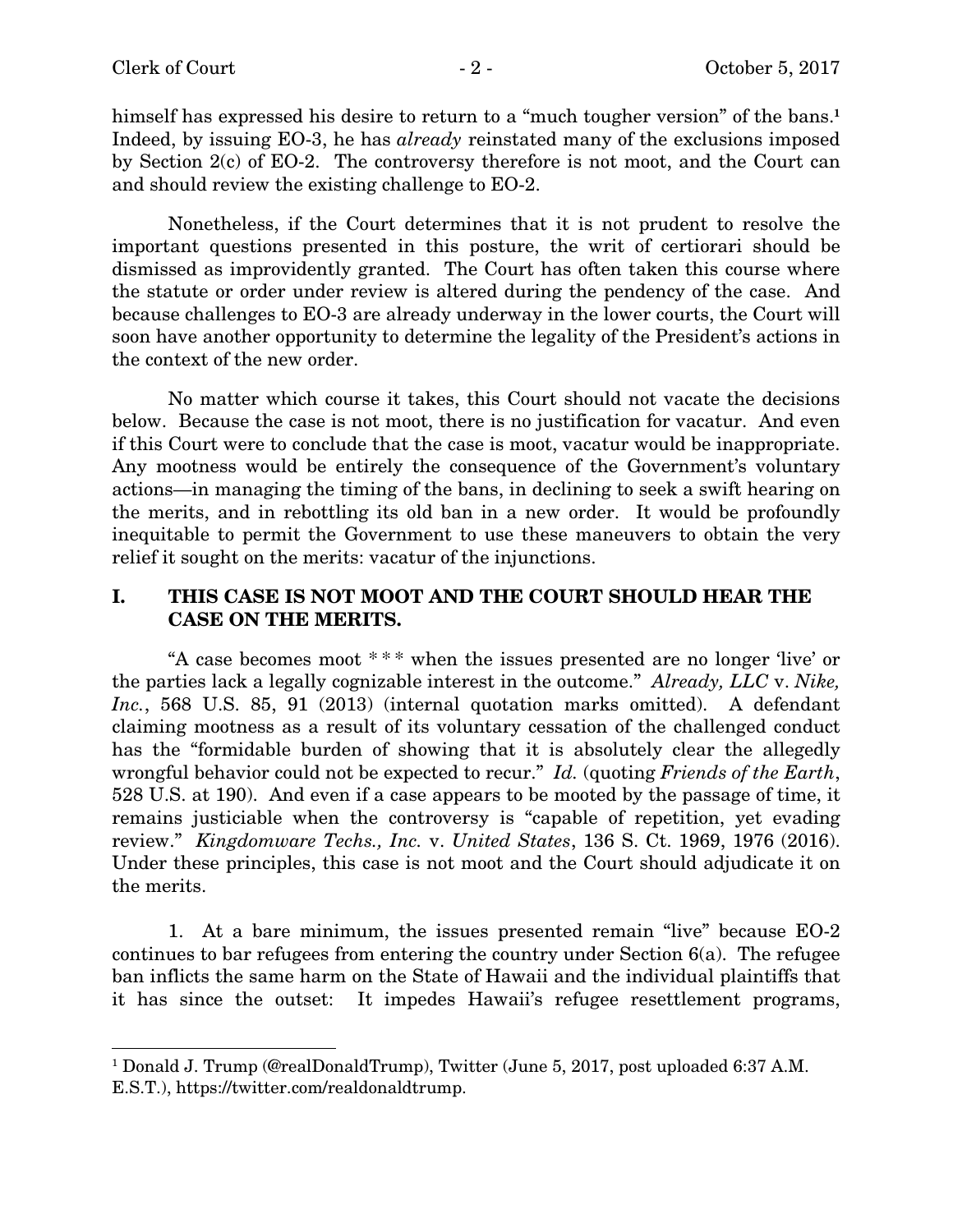denigrates Dr. Elshikh and Doe as Muslims, and robs the State of its constitutional right to bar an establishment of religion.

Nor is it certain that this live controversy will conclude on October 24, 2017, when the 120-day period set forth in Section 6(a) is currently scheduled to end. Section 6(a) itself contemplates that "travel of refugees into the United States under USRAP" may only partially "resume" when the 120 days are up. Moreover, the Government's merits brief was conspicuously silent as to whether the travel and refugee bans would be permitted to expire in accordance with the terms of EO-2. Instead of guaranteeing termination dates, the Government asserted that the President could revise the "temporal scope" of EO-2 at will, as he had done through the June 14 memorandum declaring that the bans would not terminate within 90 or 120 days of the "effective date" announced in the Order's text. Pet. Br. 36-37.

In the end, the "90 day" travel ban ended 193 days after the "effective date" specified in EO-2. Even then, the Government did not inform the Court of the expiration until the day it occurred, and that letter made no mention of the refugee ban or its scheduled expiration date. In these circumstances, it is impossible to say with any certainty that the refugee ban will conclude on October 24, 2017.

2. Even if the ban is permitted to expire on October 24, that cannot moot the case. "Voluntary cessation does not moot a case or controversy unless subsequent events ma[ke] it absolutely clear that the allegedly wrongful behavior could not reasonably be expected to recur." *Parents Involved in Cmty. Schs.* v. *Seattle Sch. Dist. No. 1*, 551 U.S. 701, 719 (2007) (internal quotation marks omitted). The Government cannot meet its "heavy burden" to demonstrate that the President will not reimpose the policies announced in Section 2(c) and Section 6(a) of EO-2, or again lower the refugee cap midyear as in Section 6(b). *Id.*

In the past, this Court has held that a case is not moot where the government simply "announce[s]" the conclusion of a challenged policy, *Trinity Lutheran Church of Columbia, Inc.* v. *Comer*, 137 S. Ct. 2012, 2019 n.1 (2017), while continuing to "vigorously defend[] [its] constitutionality," *Parents Involved*, 551 U.S. at 719. And it has held that a finding of mootness is particularly improper where the government proclaims an intention to reenact "the same provision," *City of Mesquite* v. *Aladdin's Castle, Inc.*, 455 U.S. 283, 289 & n.11 (1982), or has already enacted a strikingly similar policy to replace the one it allegedly abandoned, *Ne. Fla. Chapter of Associated Gen. Contractors of Am.* v. *City of Jacksonville, Fla.*, 508 U.S. 656, 662 (1993).

This case features *all* of those elements. The Government has announced that the travel ban in Section 2(c) will no longer be enforced, but it has continued to defend the legality of that ban, and indeed continues to enforce the refugee ban in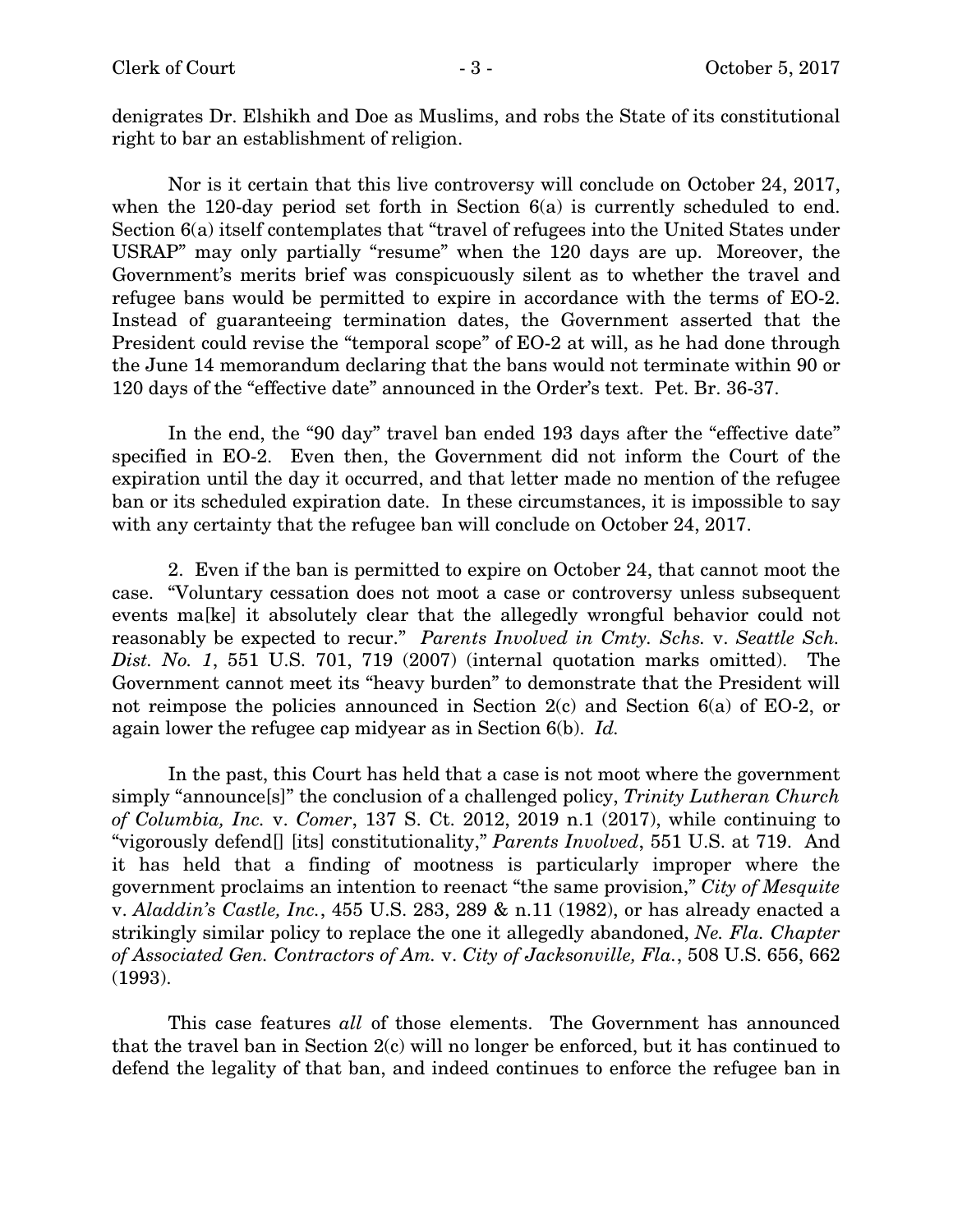Section 6(a) that the lower courts enjoined based on the same legal flaws that were present in Section 2(c). Moreover, the President has repeatedly expressed a desire not simply to "reenact" the bans in EO-2, but rather to implement a "much tougher version." And on the very day that he permitted EO-2's travel ban to expire, the President proclaimed a new travel ban that replicates the constitutional and statutory defects of the first, *see infra* pp. 5-6.

3. In addition, this controversy falls within the mootness exception for disputes that are "capable of repetition, yet evading review." *FEC* v. *Wis. Right to Life, Inc.,* 551 U.S. 449, 462 (2007). Particularly given the Government's unwillingness to seek expedited consideration of the case, "it would be entirely unreasonable" to expect respondents to have obtained complete judicial review of EO-2 within the asserted span of the bans. *Id.* (internal quotation marks omitted). Furthermore, both Hawaii and Dr. Elshikh (who has several other family members in Syria) have a "reasonable expectation that [they] will again be subjected to the alleged illegality." *Id.* at 463 (internal quotation marks omitted); *see* Resp. Br. 25- 26. EO-3 is already subjecting respondents to many of the same harms as EO-2: It separates Dr. Elshikh and Doe from their relatives, *see* EO-3 § 2(e), (g), and excludes tourists, students, and other visitors from the State, *id.* § 2.

In sum, the parties retain a live dispute regarding the legality of EO-2. Accordingly, this Court should once again set the case for argument and adjudicate the legality of the President's ongoing effort to usurp Congress's power over immigration and unilaterally ban hundreds of millions of foreign nationals—the overwhelming majority of them Muslim—from the United States.

## II. IN THE ALTERNATIVE, THE COURT SHOULD DISMISS THE WRIT OF CERTIORARI AS IMPROVIDENTLY GRANTED.

Alternatively, if the Court deems it preferable to decide the important legal questions posed by both EO-2 and EO-3 in the context of the more recent order, it may dismiss the present writ of certiorari. It could then grant review, as appropriate, once the lower courts have decided the legal issues as they apply to the particular facts of EO-3.

This Court has often taken this course where a statute or order under review is modified or repealed during the pendency of a case. In *Sanks* v. *Georgia*, 401 U.S. 144 (1971), for instance, the Court noted probable jurisdiction to review whether Georgia's tenancy laws were constitutional. Subsequently, however, the State "repealed virtually the entire statutory scheme \* \* \* and replaced it with a new one." Id. at 147. Although the Court did "not \*\*\* determine helph that the case [wa]s moot," it could "perceive no other responsible course for this Court than to decline \* \* \* to adjudicate the issues originally presented," in light of the "fundamental principle"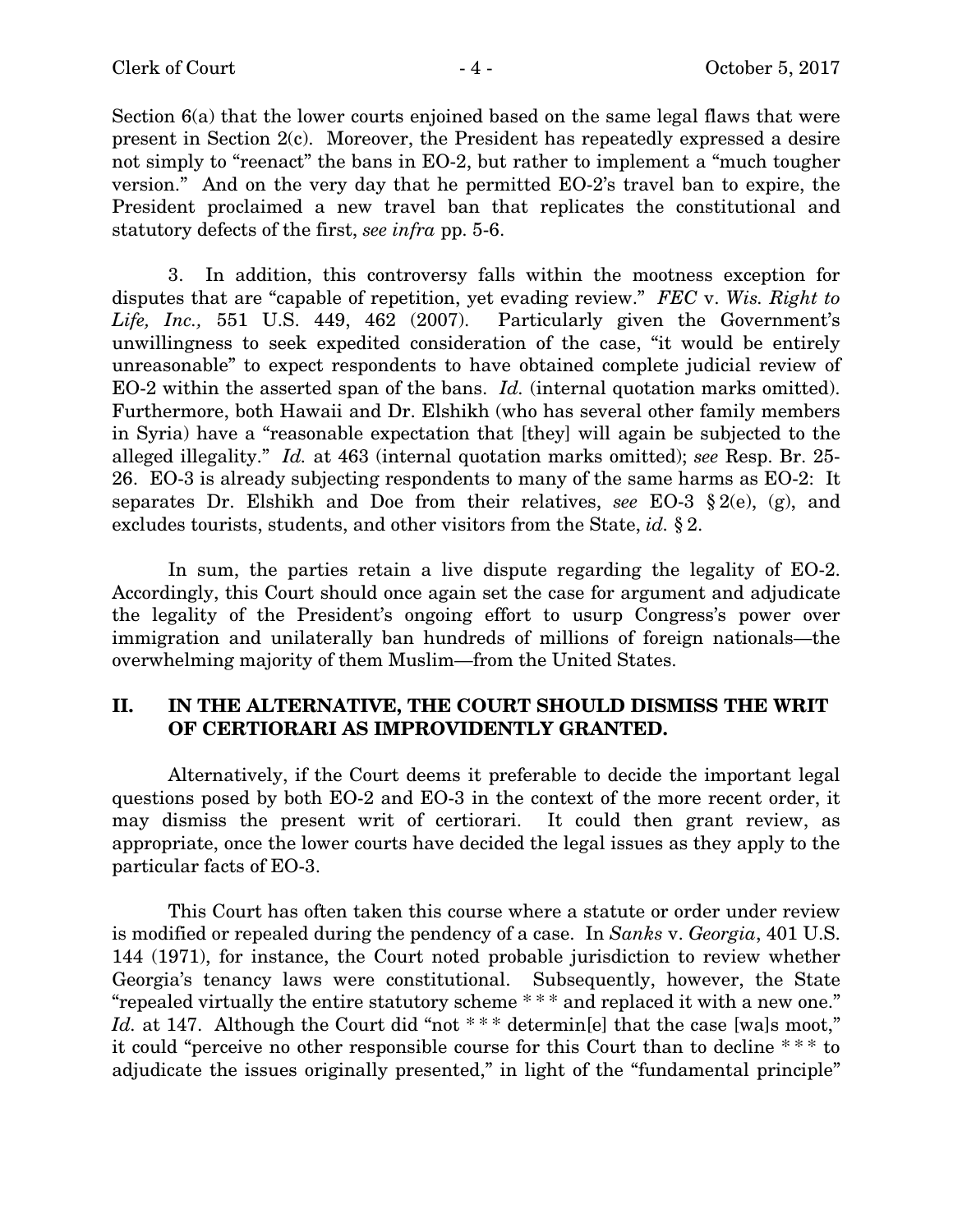that the Court should "exercise [its] powers of judicial review only as a matter of necessity." *Id.* at 150-151.

Likewise, in *Triangle Improvement Council* v. *Ritchie*, 402 U.S. 497 (1971) (per curiam), the Court dismissed a case as improvidently granted where the federal statute under review was "repealed," and "a new statute \* \* \* enacted" in its place, subsequent to the grant of certiorari. *Id.* at 498-499 (Harlan, J., concurring). Several Justices dissented on the ground that the new statute was "so similar to the [old one] that any necessary interpretation of the [old statute] would be equally applicable to the" new one. *Id.* at 504 n.1 (Douglas, J., dissenting). But as Justice Harlan explained, the statutes' similarity "d[id] not increase, but rather further diminishe[d], the appropriateness of [the Court's] ruling in the instant case." *Id.* at 501. The Court, he reasoned, should instead "await a case arising under the new statute," where it would "have the benefit of the thinking of lower federal courts" and could issue a definitive holding "govern[ing] the administration of the" statute. *Id.*

This Court has applied the same principle repeatedly since. *See Morris* v. *Weinberger*, 410 U.S. 422, 422 (1973) (per curiam) (dismissing case because "Congress amended the relevant statutory provisions"); *Cook* v. *Hudson*, 429 U.S. 165, 165-166 (1976) (per curiam) (dismissing writ in light of a statute enacted "after the \* \* \* action here complained of"); *see also Adarand Constructors, Inc.* v. *Mineta*, 534 U.S. 103, 108-109 (2001) (per curiam); *Rice* v. *Sioux City Mem'l Park Cemetery*, 349 U.S. 70, 74 (1955). Most recently, in *Medellin* v. *Dretke*, 544 U.S. 660 (2005) (per curiam), the Court dismissed a case as improvidently granted because—much like here—the President issued an order "[m]ore than two months after [the Court] granted certiorari" that purported to resolve the questions presented. *Id.* at 663- 664; *but see Medellin* v. *Texas*, 552 U.S. 491, 523-532 (2008) (concluding, on subsequent review, that the order exceeded the President's authority).

If the Court does not wish to hear the present case in this posture, it should follow the same approach. Months after this Court granted review, the President issued EO-3, which largely "replace[s]" the previous "scheme \* \* \* with a new one." *Sanks*, 401 U.S. at 147. While the issuance of that order does not moot the controversy with respect to the EO-2, it is nonetheless entirely proper for the Court to "await a case arising under the new [order]" to adjudicate the questions presented. *Triangle Improvement Council*, 402 U.S. at 501 (Harlan, J., concurring). That would enable this Court to obtain the considered views of the lower courts on EO-3's legality.

At the same time, dismissing the case would not prevent the Court from ultimately passing on the legal questions it granted certiorari to consider. EO-3 suffers from almost all of the same legal flaws as EO-2: The new order continues to flout Congress's directive that "no person shall \* \* \* be discriminated against in the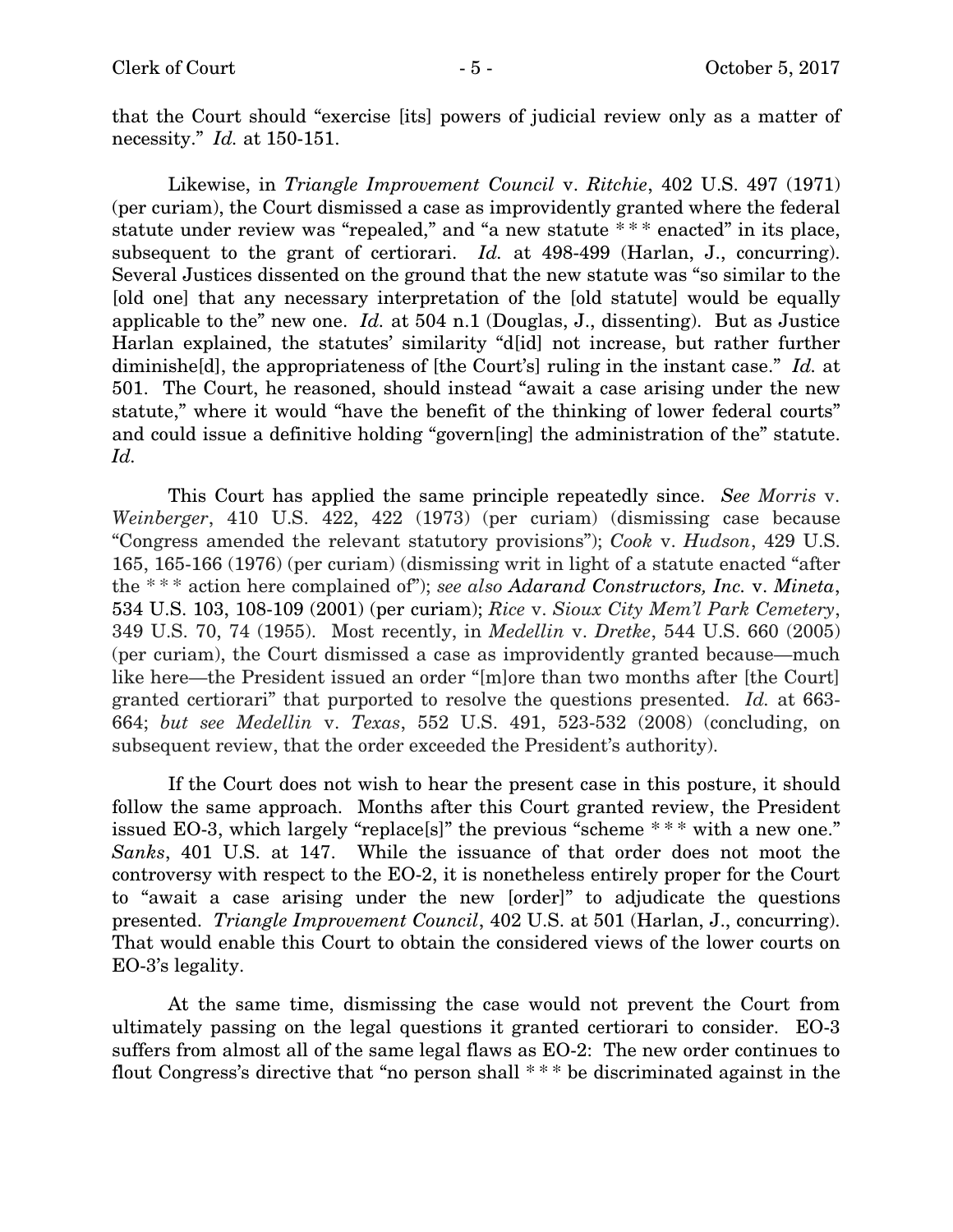issuance of an immigrant visa because of the person's \* \* \* nationality." 8 U.S.C. § 1152(a)(1)(A); *see* EO-3 § 2; Resp. Br. 44-46. It deepens the President's unprecedented assertion of authority under Section 1182(f) by imposing an indefinite ban on aliens who do not resemble any of the three classes restricted by Presidents for the past century, and in the absence of any claim of an exigency in which it is impracticable for Congress to act. *See* Resp. Br. 40-44. And like EO-2, EO-3 is an outgrowth of the President's promised Muslim ban and imposes a set of restrictions designed to fulfill that promise. *See* Resp. Br. 54-56.

## III. AT A MINIMUM, THE COURT SHOULD NOT VACATE THE JUDGMENTS BELOW.

Because the case is not moot, there is no basis for this Court to vacate the decisions below. But even if the Court were to find that the existing controversy is or soon will be moot, it should leave the lower court decisions in place. "It is petitioner's burden, as the party seeking relief from the status quo of the appellate judgment, to demonstrate \* \* \* equitable entitlement to the extraordinary remedy of vacatur." *U.S. Bancorp Mortg. Co.* v. *Bonner Mall P'ship*, 513 U.S. 18, 26 (1994). As the Court had long held, vacatur is proper only where a case became moot " 'through happenstance'—that is to say, \* \* \* 'due to circumstances unattributable to any of the parties.' " *Id.* at 23 (quoting *Karcher* v. *May*, 484 U.S. 72, 82-83 (1987)). A party may not obtain vacatur, in contrast, where it "caused the mootness by voluntary action," because that voluntary action "surrender[s] [petitioner's] claim to the equitable remedy of vacatur." *Id.* at 24-25; *see Alvarez* v. *Smith*, 558 U.S. 87, 95 (2009); *Karcher*, 484 U.S. at 82-83.

If the Court concludes that this case is moot, that outcome is plainly the result of the Government's "voluntary action," not mere "happenstance." From start to finish, the Government controlled the "temporal scope" of EO-2. Moreover, it has declined every effort to hasten resolution of this dispute, including by failing to "request[] that [the Court] expedite consideration of the merits." *Trump* v. *Int'l Refugee Assistance Project* ("*IRAP*"), 137 S. Ct. 2080, 2086 (2017) (per curiam); *see* Resp. Br. 27. It would be profoundly inequitable to permit the Government to control the timing of the case in this manner and then to use any resulting mootness to obtain the very relief it sought on the merits: vacatur of the injunction. *See Bancorp*, 513 U.S. at 27 (stating that vacatur may not be used as "a refined form of collateral attack on the judgment").

The lower court orders continue to play a vital role in guarding "the public interest." *Id.* They protect respondents and countless other Americans from the harms that would be inflicted if the President decided to resume the bans imposed